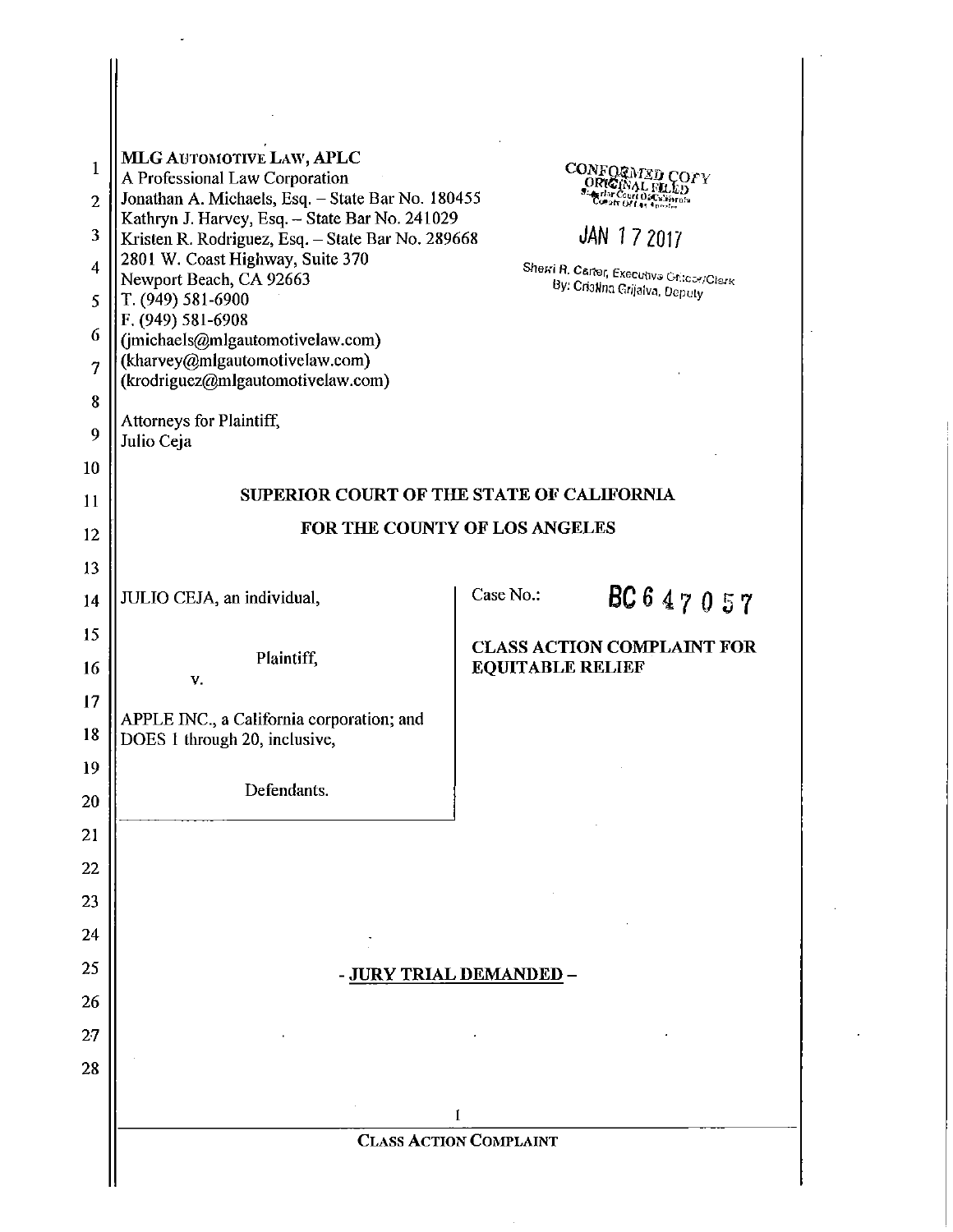Plaintiff Julio Ceja, individually and on behalf of all others similarly situated, alleges against Defendant Apple Inc. as follows:

# **I. INTRODUCTION**

1. This case is brought to address an extremely serious social problem impacting all California citizens: motorists within the state are engaged in the prolific practice of texting and driving, causing the loss of life, limb and property at an astonishing rate. At the center of the epidemic is Apple's immensely popular iPhone, a product that has generated hundreds of billions of dollars of profit for the company.

2. Apple has the ability to outfit its iPhones with a lock-out device that would disable the smartphone while being used by motorists. In fact, it has had this technology since 2008, and was granted a patent on it by the U.S. Patent and Trademark Office in 2014. Yet, fearful that such a device would cause it to lose valuable market share, Apple refuses to employ the technology, choosing instead to allow the massive carnage to occur.

3. This class action complaint seeks an injunction against Apple, halting the sale of all iPhones in California without a lock-out device that will disable the iPhone while being driven by an engaged motorist, as well as an order requiring that the company update all currently held iPhones to install a lock-out device thereon.

## **II.**

## **THE PARTIES**

4. At all times mentioned in this Complaint, Plaintiff Julio Ceja was and is an individual consumer over the age of 18. At all relevant times, Plaintiff resided in Costa Mesa,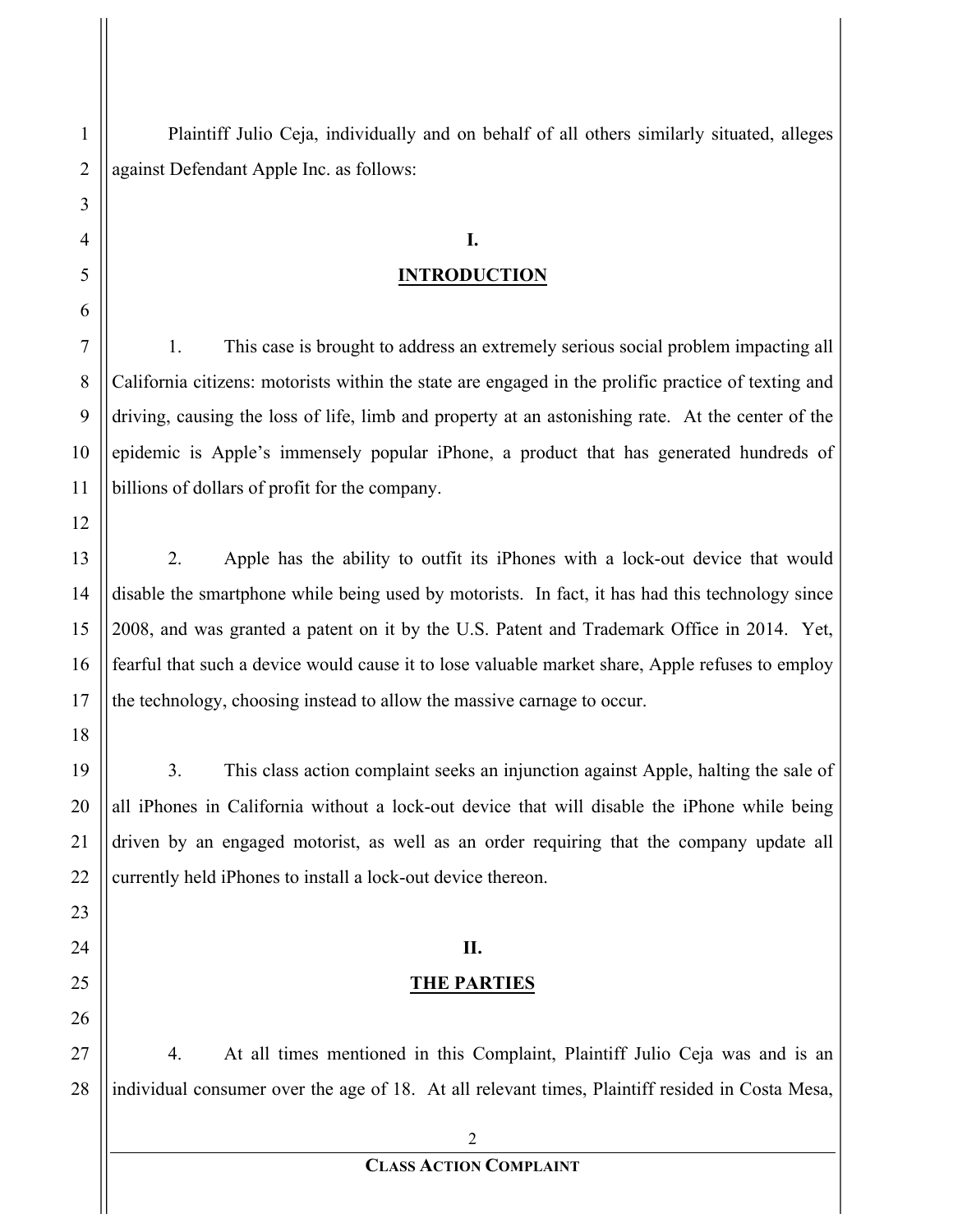which is located in the County of Orange, California. While driving, Julio Ceja was stopped at a stoplight when his vehicle was hit from the rear by a distracted driver using her iPhone at the time of the accident.

5. Plaintiff has standing to assert all the claims set forth herein, as he suffered an injury in fact and a loss of money or property as a result of Defendant's conduct.

6. Defendant Apple Inc. is a California corporation with its primary place of business in Cupertino, California. At all times mentioned here, Defendant was engaged in the business of manufacturing and selling computers, iPhones throughout California.

7. Defendant and its subsidiaries, affiliates, and other related entities, and its respective employees were the agents, servants and employees of Defendant, and each was acting within the purpose and scope of that agency and employment.

8. Whenever reference is made to any act by Defendant or its subsidiaries, affiliates, and other related entities, such allegation shall be deemed to mean that the principals, officers, directors, employees, agents, and/or representatives of Defendant committed, knew of, performed, authorized, ratified and/or directed that act or transaction for Defendant while engaged in the scope of their duties.

9. Plaintiff is unaware of the true names of Does 1 through 20 and therefore sues them by such fictitious names, and will ask for leave of court to insert their true names when such have been ascertained.

> 3 **CLASS ACTION COMPLAINT**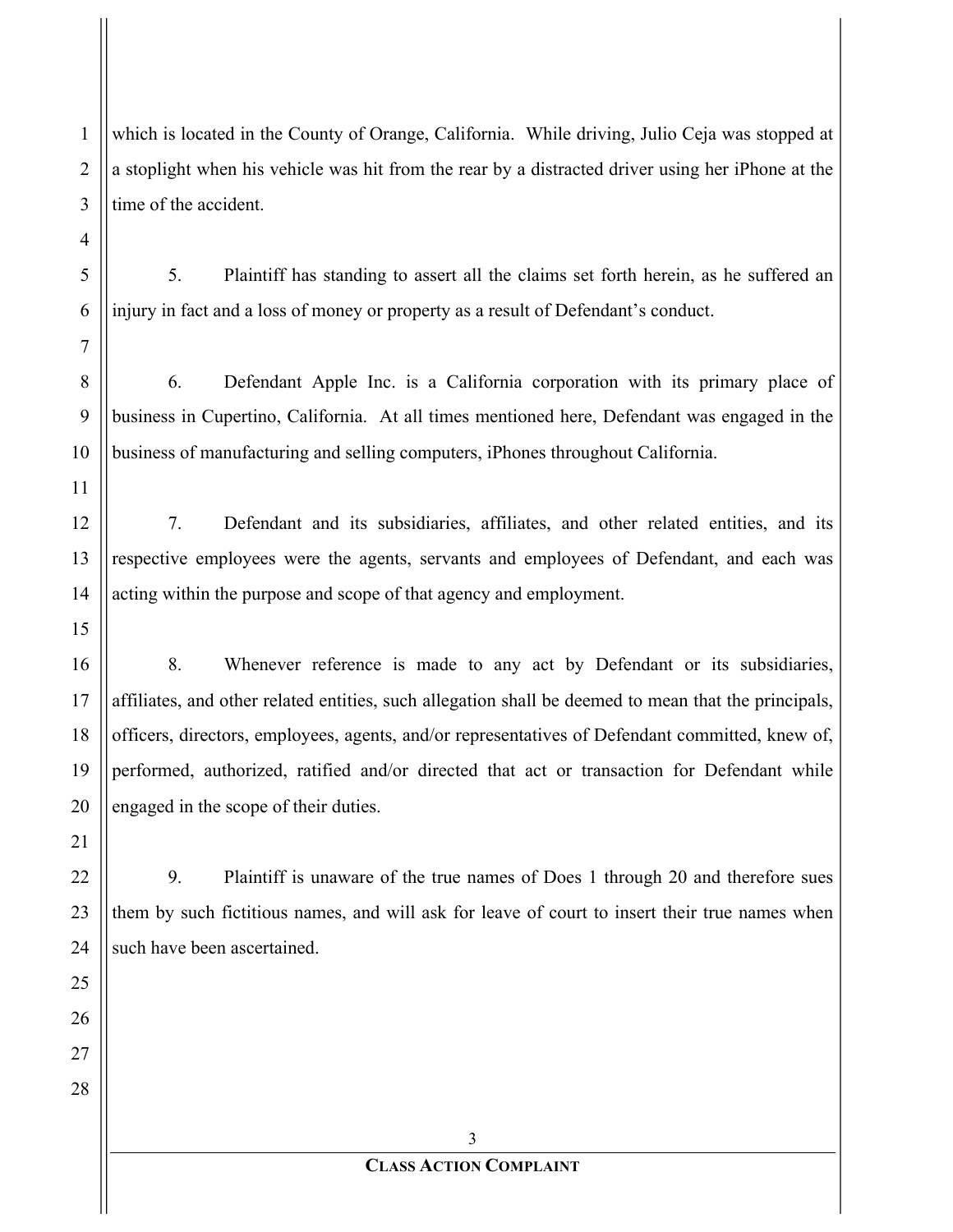#### **III.**

#### **JURISDICTION AND VENUE**

10. This is the proper judicial district for venue of this action because one or more of the tortious acts, omissions, and injuries causing damage to Plaintiff occurred within this County and judicial district.

#### **IV.**

#### **FACTUAL ALLEGATIONS**

11. It has migrated from a menacing problem to a full-blown epidemic of national importance: texting and driving is the single most deadly thing one can do behind the wheel of an automobile. The National Highway Traffic Safety Administration classifies texting and driving is *six times* more dangerous than drinking and driving. In a recent study conducted by the NHTSA, it was concluded that drivers take their eyes off the road for an average of 4.6 seconds when sending or receiving a text. At 80 miles per hour that is the equivalent of driving 539 feet — or nearly two football fields — blindfolded. The National Safety Counsel's 2014 injury and fatality report found that *cell phone usage causes 26% of all car accidents in United States*. 1

12. The danger presented by texting and driving is certainly comprehensible, but the physics alone do not begin to reveal the magnitude of the problem. Society's relationship with the smartphone has far exceeded convenient connectivity. Users are increasingly developing a genuine compulsion for their smartphones, texting, Facebooking and gaming at every idle opportunity. To illustrate the point, in 2014 AT&T commissioned research by an addiction expert who found that a physical reaction in our bodies causes us to compulsively check our

<sup>&</sup>lt;sup>1</sup> http://www.nsc.org/NewsDocuments/2014-Press-Release-Archive/3-25-2014-Injury-Facts-release.pdf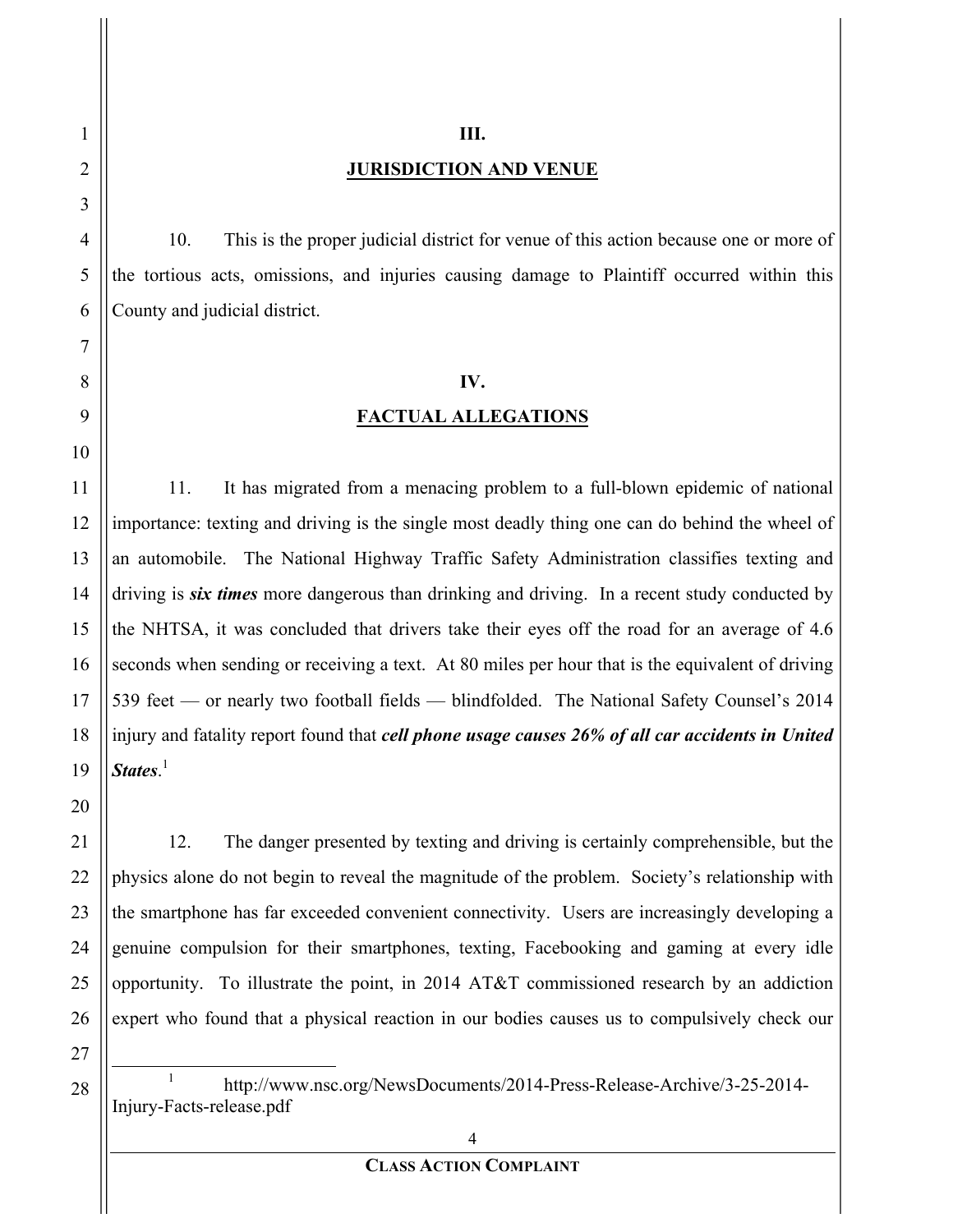1

2

3

4

phones, even while driving. Dr. David Greenfield, founder of The Center for Internet and Technology Addiction and Assistant Clinical Professor of Psychiatry at The University of Connecticut School of Medicine, opines that "[w]e compulsively check our phones because every time we get an update through text, email or social media, we experience an elevation of dopamine, which is a neurochemical in the brain that makes us feel happy. If that desire for a dopamine fix leads us to check our phones while we're driving, a simple text can turn deadly."<sup>2</sup>

13. Not only do our bodies physically react when we receive a text or other message on our phones, but our rational ability to avoid the danger is biologically impaired. The University of Kansas recently conducted a study on the subject, and found that drivers have great difficulty resisting the cellphone temptation because the prefrontal cortex, the part of the brain responsible for decision making, is fully engaged by the task of driving.

14. The problem of texting and driving is not small. In a 2011 study, the U.S. Department of Transportation concluded that at any given moment 660,000 people — or nine percent of all motorists — are texting and driving on public roads. These numbers continue to grow exponentially, as the number of Americans with smartphones increases. In 2011, 93 million Americans owned smartphones; today that number has skyrocketed to 207 million, meaning that nearly every driving citizen owns one. Using the Department of Transportation statistics, *this puts 1.5 million drivers texting at any given time*. Apple's enormous market share means that it is the largest contributor to the problem.

15. Adding to the problem is the seemingly innocent nature of the practice. While few would make the decision to booze it up and then take the keys to the car, quickly checking or responding to a text seems hardly a sin at all. The net result of all this is that texting is not only six times more deadly than drinking and driving, but occurring at a significantly greater rate. It should be no surprise then that by the end of virtually every day, sixteen Americans die

<sup>2</sup>

<sup>2</sup> http://about.att.com/content/csr/home/blog/2014/11/are\_you\_compulsivea.html

<sup>28</sup>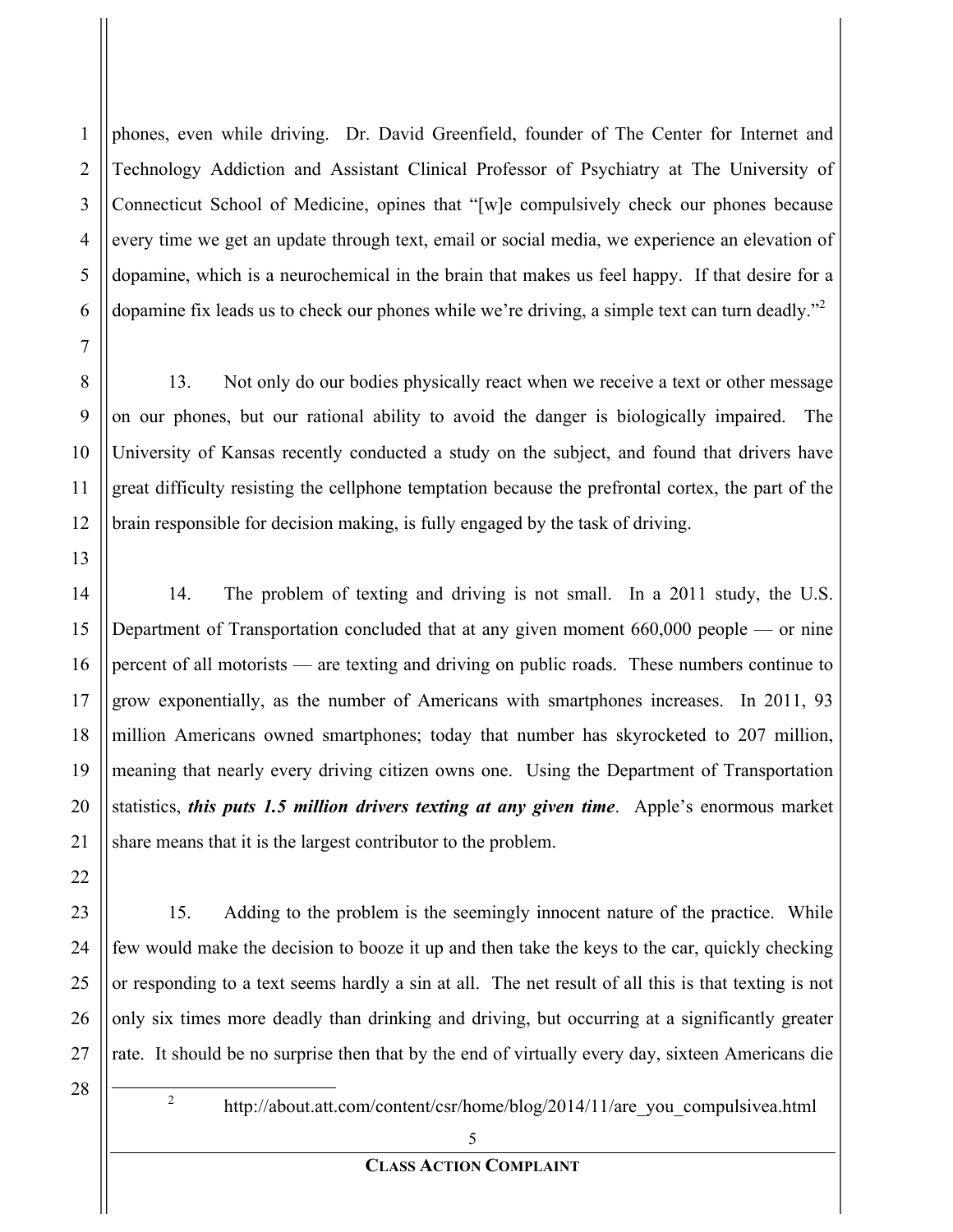at the hands of texting drivers. By the time the responsive pleading to this complaint is due, another 480 Americans will have died from the practice.

1

16. Given its rank danger, it is downright shocking that smartphone companies like Apple do *nothing* to help shield the public at large from the dangers associate with the use of their phones. To be sure, this is not because Apple doesn't recognize the risks, or because the technology to protect consumers does not exist. In fact, Apple has known of the dangers associated with the use of their phones for nearly a decade. In 2008, Apple filed a patent seeking to protect its design for a "lock-out mechanism" to disable the ability of its smartphone to perform certain functions, like texting, while someone is driving.

17. In support of its patent application, Apple recognized the dangers of texting and driving, and the important role they themselves should play in stopping it. Apple argued, "New laws are being written to make texting illegal while driving. However, law enforcement officials report that their ability to catch offenders is limited because the texting device can be used out of sight (e.g., on the driver's lap), thus making texting while driving even more dangerous. *Texting while driving has become so widespread it is doubtful that law*  enforcement will have any significant effect on stopping the practice."<sup>3</sup> (Emphasis added). Apple's patent application was granted in 2014. Yet, despite having had the technology for nearly a decade, and being the recipient of a valid patent, Apple refuses to employ the technology, fearful that doing so will cause it to lose valuable market share to its competitors.

18. If texting and driving is a vessel of trouble, Apple is the captain of the ship. The company enjoys 40 percent of the smartphone market share – far more than the nearest competitor. And its profits are enormous. Fortune Magazine reports that in the third quarter of

<sup>3</sup> http://patft.uspto.gov/netacgi/nph-

Parser?Sect1=PTO2&Sect2=HITOFF&p=1&u=%2Fnetahtml%2FPT O %2Fsearchbool.html&r=1&f=G&l=50&co1=AND&d=PTXT&s1=8,706,143.PN.&OS=PN/8,706,143&RS

=PN/ 8,706,143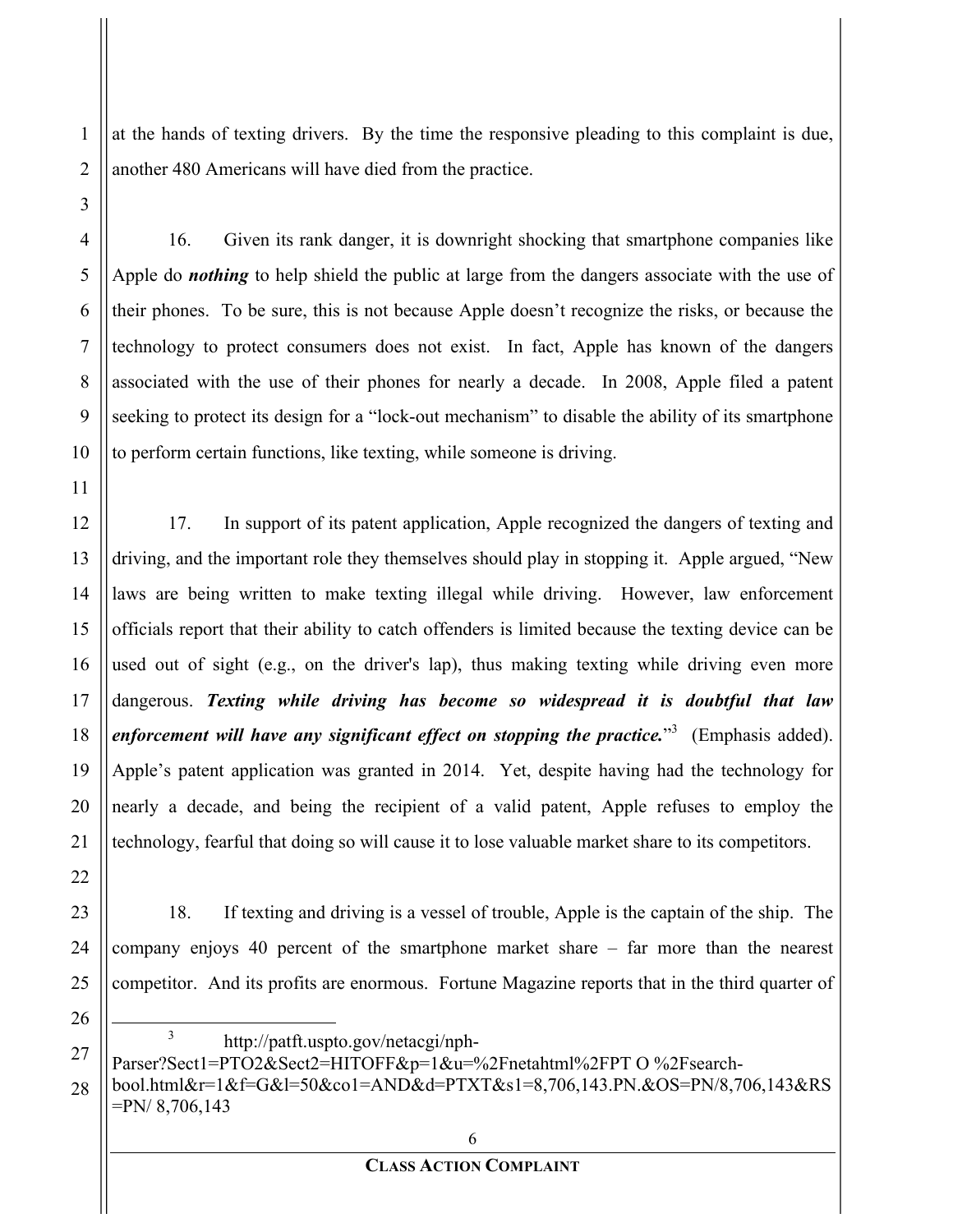2016, Apple generated 91% of the smartphone market's profits, equating to a cool \$8.5 billion in net profit – or about \$95 million in profit per day. 4 At the end of its 2016 fiscal year, *Apple had \$238 billion of cash on hand*.

19. Plaintiff Julio Ceja is the victim of just such a distracted driver. While driving on California's public roadways, Ceja was stopped at a stoplight. As he looked in his rearview mirror, he saw that the driver behind him was looking to the right, engaged in using her phone instead of paying attention to the road in front of her. With a mere moment to react, Ceja braced himself for collision. The driver slammed into Julio's vehicle, causing damage to the vehicle, and injuring Ceja's back. When the driver exited the vehicle after the accident, she still had her iPhone in hand, startled that she had just caused an accident. As a result of the unfair practice of allowing consumers use its products while driving, and not employing the lock-out device, Ceja sustained an economic injury.

20. Julio's situation is not unique. According to the Federal Highway Administration, each year California drivers are victim to approximately 500,000 automobile accidents. Undoubtedly that number is significantly lower than the actual number of accidents occurring, as many drivers fail to report their accidents. With 26 percent of these accidents being caused by motorists using their cell phones, and Apple's 40 percent market share, this translates into *at least 52,000 automobile accidents* in California being caused by Apple's iPhones each year.

21. It gets worse. Data maintained by the California Highway Patrol reveals that approximately 3,000 Californian's are killed in traffic accidents annually. Using the same calculus as above, this means that, on average, Apple's refusal to install the lock-out device on its phones is causing the *death of approximately 312 Californians each year*.

27

1

2

3

4

5

6

7

8

9

10

11

12

13

14

15

16

17

18

19

20

21

22

23

24

25

26

28

#### **CLASS ACTION COMPLAINT**

<sup>4</sup> http://fortune.com/2016/11/23/apple-iphone-profits/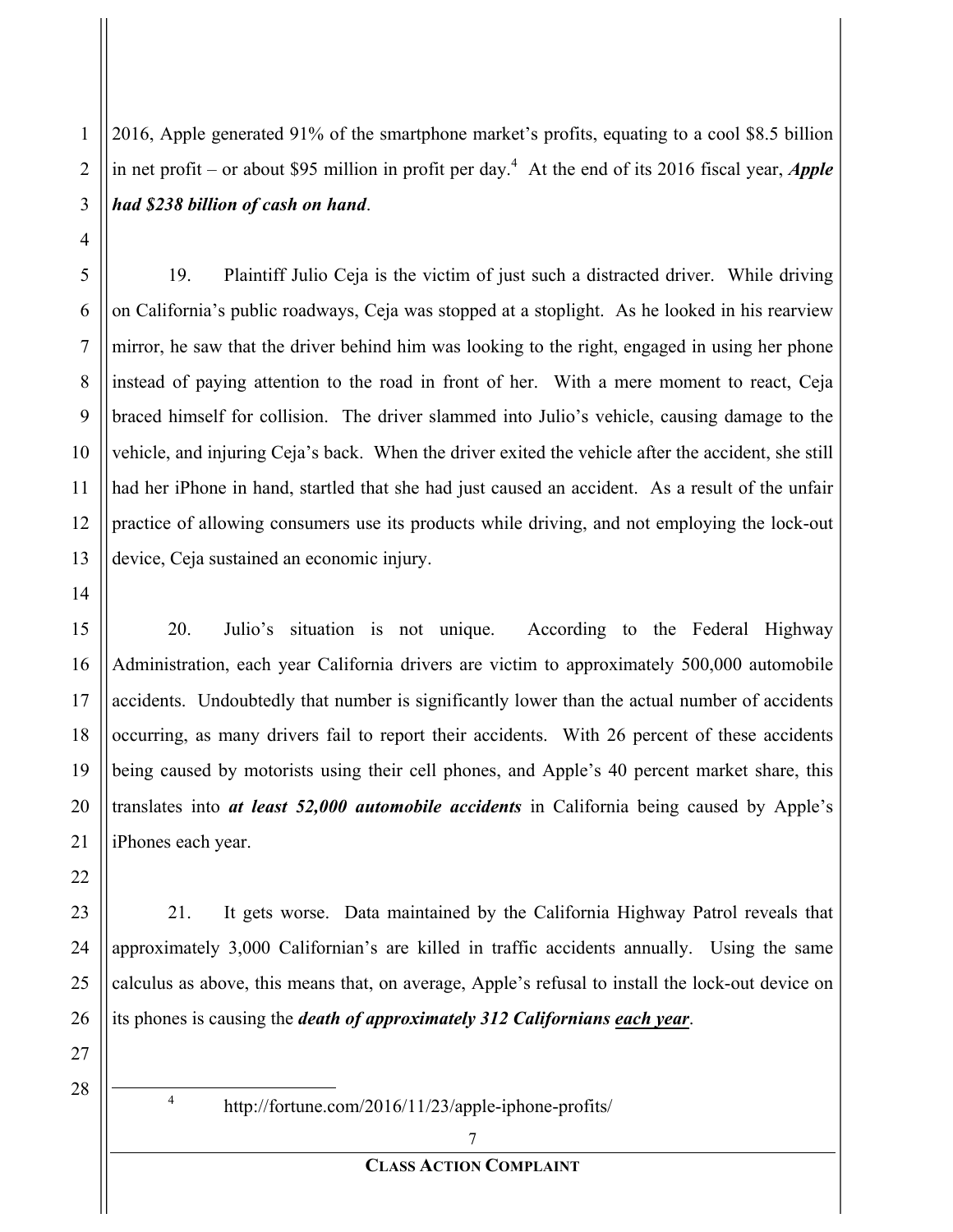22. Sadly, there is nothing consumers can do to protect themselves from the danger created by Apple's iPhones. The public is a risk – and will remain at risk – until Apple is forced to employ the very technology it possesses to prevent drivers from using its iPhones while driving. This lawsuit seeks to accomplish that task.

# **V. CLASS ALLEGATIONS**

23. Plaintiff brings this class action under California Code of Civil Procedure § 382 and seeks certification of the claims and issues in this action pursuant to the applicable provisions of California Code of Civil Procedure § 382. The proposed Class is all California residents whose safety has been put at risk as a result of Apple's failure to install "lock-out devices" on their iPhones. The Class Period is from the time Apple began selling iPhones in California (2007) to the present date.

24. Apple's conduct of giving advanced smartphone technology to driving consumers, without providing a lock-out device for the product when being used by engaged motorists, was applied uniformly to all Members of the Class during the Class Period, so that the questions of law and fact are common to all Members of the Class. All Members of the Class were and are similarly affected by having been exposed to the dangers presented by drivers using their Apple iPhone while driving on California highways, streets and roads. The relief sought is for the benefit of Plaintiff and Members of the Class.

25. The Class is so numerous that joinder of all Members would be impractical. As of July 1, 2016, the United States Census Bureau estimates that California has 39,250,017 residents. Each of these residents' lives are placed in danger every single day as a result of Apple's failure to install "lock-out devises" on their iPhones.

1

2

3

4

5

6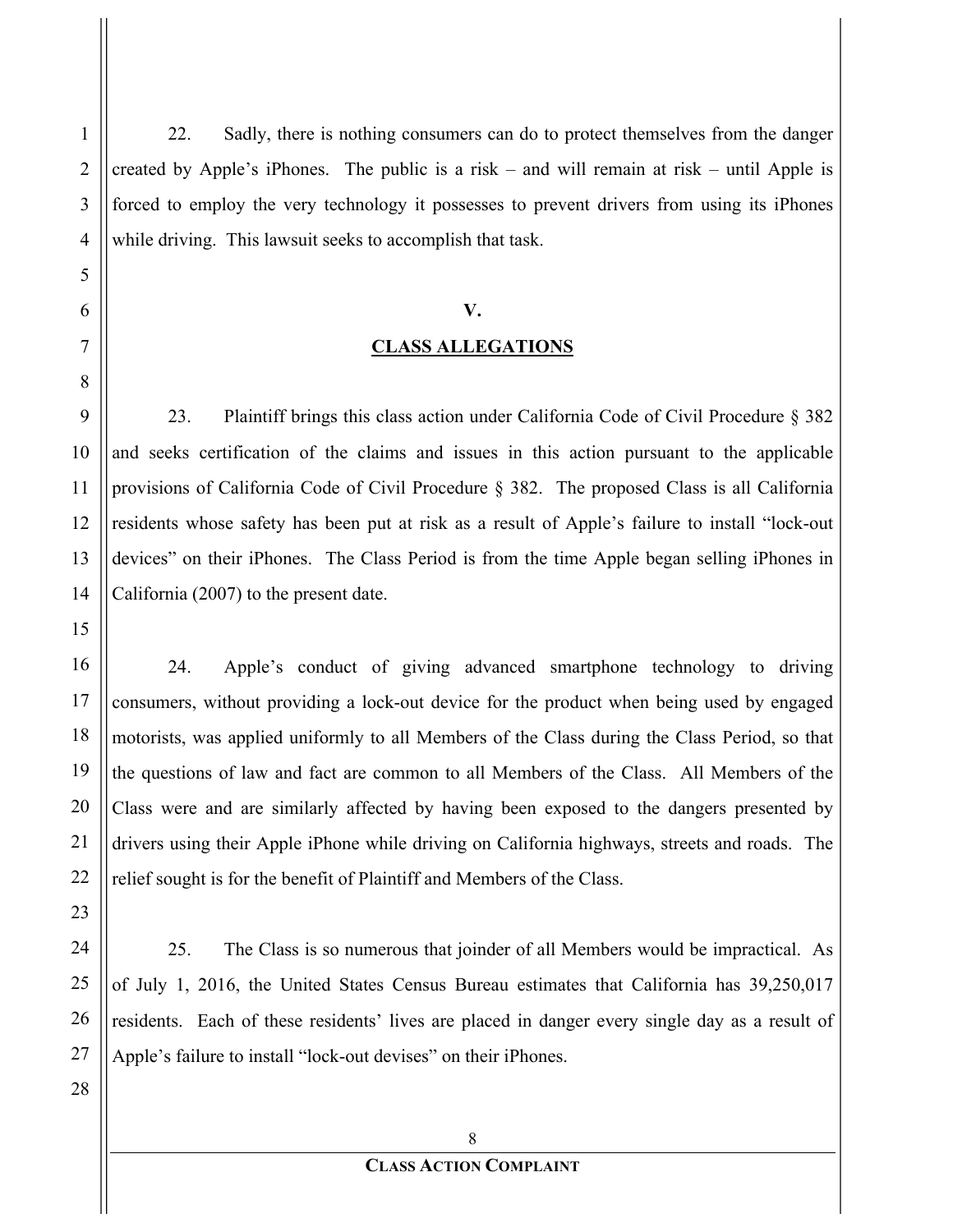| $\mathbf{1}$   | 26.<br>Questions of law and fact common to each Class Member exist that predominate                |
|----------------|----------------------------------------------------------------------------------------------------|
| $\overline{2}$ | over questions affecting only individual Members, including, <i>inter alia</i> :                   |
| 3              |                                                                                                    |
| 4              | Whether Apple has the ability to modify their iPhones by installing a<br>a.                        |
| 5              | "lock-out device" to address the dangers of drivers using their iPhones while driving;             |
| 6              |                                                                                                    |
| 7              | $\mathbf b$ .<br>Whether Apple's failure to modify its iPhones to address the dangers of           |
| 8              | customers using their iPhones while driving is fraudulent, unlawful or unfair, thereby violating   |
| 9              | the Cal. Bus. & Prof. Code $\S 17200$ , <i>et seq.</i> and other state laws;                       |
| 10             |                                                                                                    |
| 11             | Whether Apple's conduct injured consumers and, if so, the extent of the<br>$\mathbf{c}$ .          |
| 12             | injury.                                                                                            |
| 13             |                                                                                                    |
| 14             | The claims asserted by the Plaintiff are typical of the claims of the Class<br>27.                 |
| 15             | Members, as his claims arise from the same course of conduct by Apple and the relief sought is     |
| 16             | The Plaintiff, like all Class Members, was exposed to Apple's unfair business<br>common.           |
| 17             | practices and suffered an economic injury.                                                         |
| 18             |                                                                                                    |
| 19             | 28.<br>The Plaintiff will fairly and adequately represent and protect the interests of the         |
| 20             | Class Members.<br>The Plaintiff has retained counsel competent and experienced in both             |
| 21             | consumer protection and class action litigation.                                                   |
| 22             |                                                                                                    |
| 23             | Certification of this class action is appropriate under Cal. Civ. Pro. § 382 because<br>29.        |
| 24             | the above questions of law or fact common to the respective Members of the Class predominate       |
| 25             | over questions of law or fact affecting only individual Members. This predominance makes           |
| 26             | class litigation superior to any other method available for the fair and efficient adjudication of |
| 27             | these claims.                                                                                      |
| 28             |                                                                                                    |
|                | 9                                                                                                  |
|                | <b>CLASS ACTION COMPLAINT</b>                                                                      |

 $\mathop{\textstyle\prod}$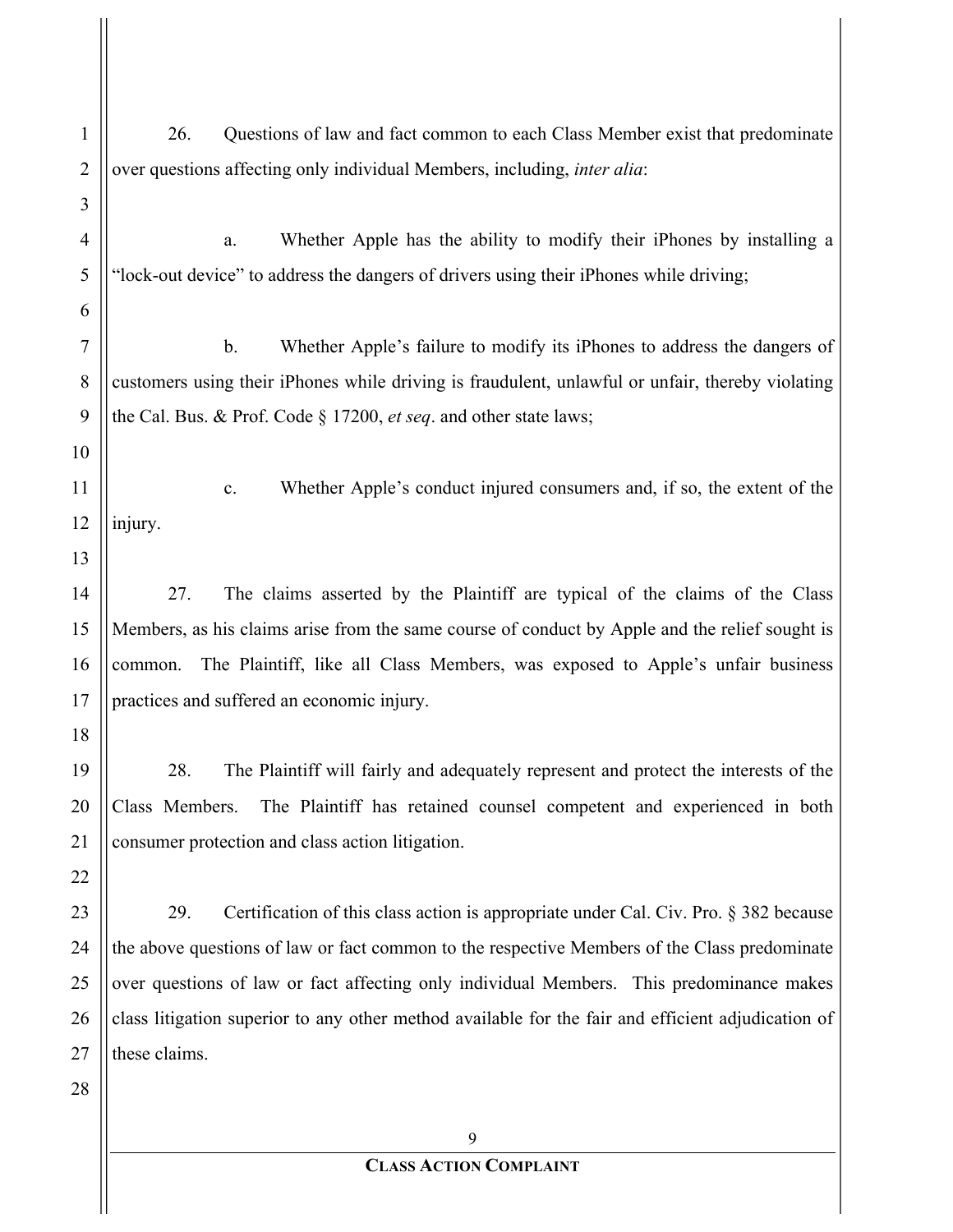30. Absent a class action, it would be highly unlikely that the Plaintiff or any other Class Members could protect their own interests because the cost of litigation through individual lawsuits would exceed any expected recovery.

31. Certification is also appropriate because Apple has acted or refused to act on grounds applicable to the Class, making appropriate final injunctive relief with respect to the Class as a whole.

32. Given the large number of California residents affected by drivers using their iPhones while driving, allowing individual actions to proceed in lieu of a class action would risk yielding inconsistent and conflicting adjudications.

33. A class action is a fair and appropriate method for the adjudication of this controversy, in that it will permit many claims to be resolved in a single forum simultaneously, efficiently, and without the unnecessary hardship that would result from the prosecution of numerous individual actions and the duplication of discovery, effort, expense and burden on the courts that such individual actions would engender.

34. The benefits of proceeding as a class action, including providing a method for obtaining redress for claims that would not be practical to pursue individually, outweigh any difficulties that might be argued regarding the management of this class action.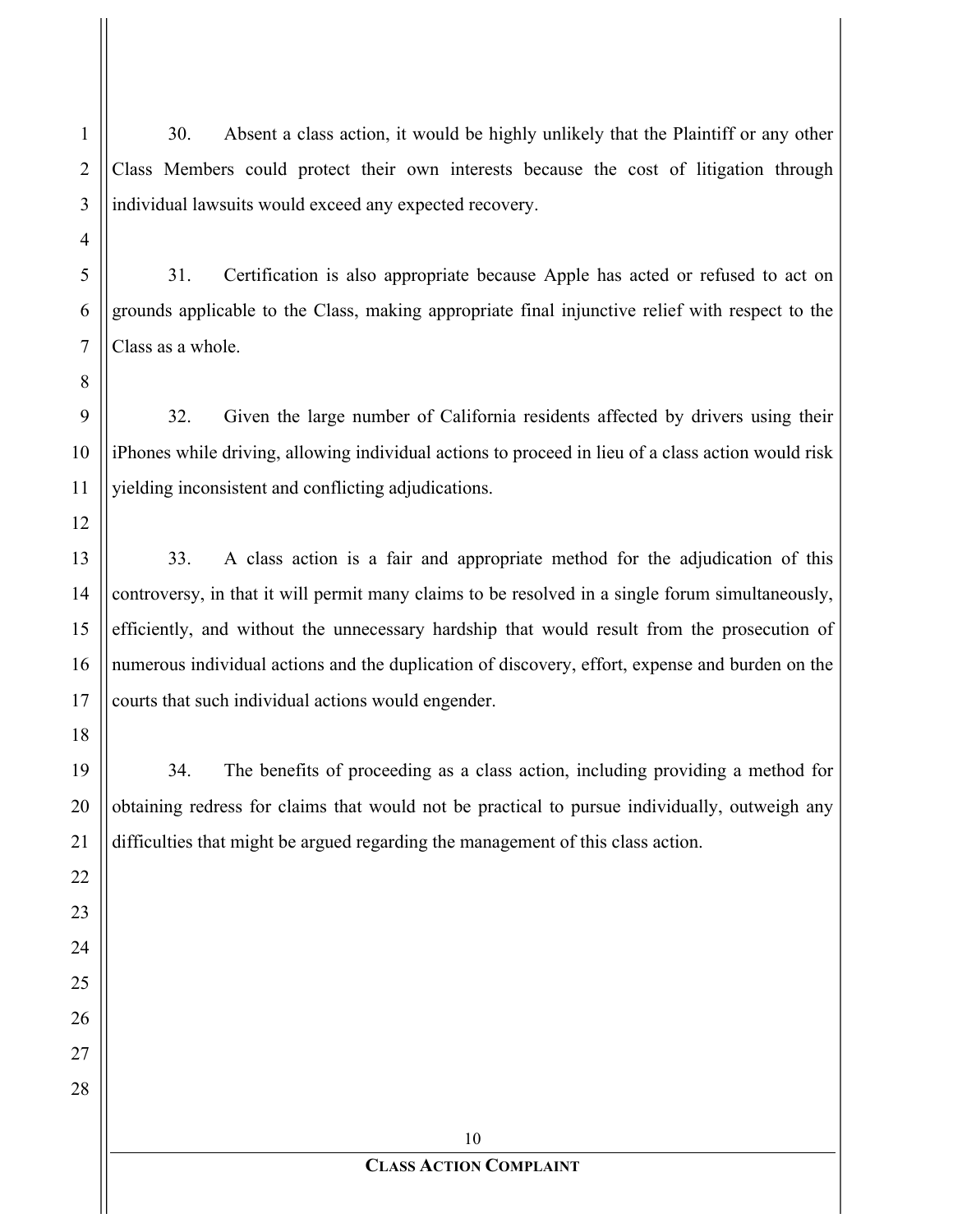### **FIRST CAUSE OF ACTION**

# **Unlawful, Unfair, and Fraudulent Business Acts and Practices — Violation of Cal. Bus. & Prof. Code § 17200,** *et seq***. (Julio Ceja, Individually and on behalf of the Class, Against Apple Inc.)**

35. The Plaintiff re-alleges every allegation contained in the paragraphs above and incorporates such allegations by reference. The Plaintiff brings this cause of action on behalf of himself and the Class.

36. This cause of action is brought under the California Unfair Competition Law ("UCL"), California Business & Professions Code § 17200, *et seq.*, which provides that "unfair competition shall mean and include any unlawful, unfair or fraudulent business act or practice and unfair, deceptive, untrue or misleading advertising and any act prohibited by Chapter I (commencing with Section 17500) as Part 3 of Division 7 of the Business and Professions Code."

37. Apple engaged in unfair business acts and practices when it provided advanced smartphone technology to driving consumers, without providing a lock-out device for the product when being used by engaged motorists, while knowing the extreme dangers caused its product, and while having patented the technology for such a lock-out device. Apple had an improper motive — profit before consumer safety — in its failure to install lock-out devices on its iPhones. This unfair business practice serves as a predicate violation of the "unfair" prong of the California Business & Professions Code § 17200, *et seq*.

38. As a consumer who was involved in an accident caused by a driver's use of an iPhone while driving – and thus as a result of Apple's unfair business acts and practices – Julio Ceja suffered an economic injury, including lost money and property, and thus has standing under the UCL entitling him to all available remedies.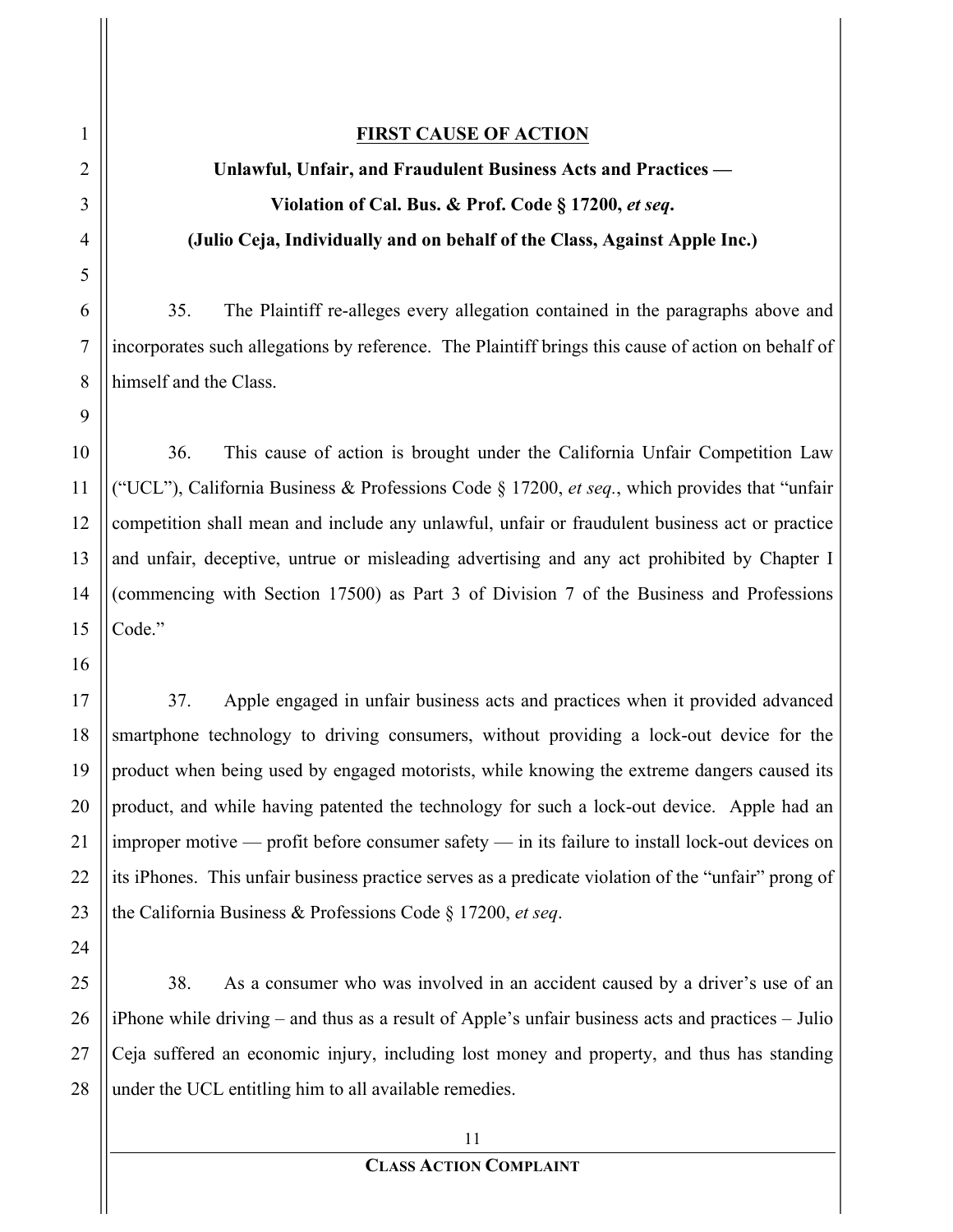39. Under California Business & Professions Code § 17203, Julio Ceja and all Class Members are entitled to injunctive relief to prevent Apple's continued unfair business acts and practices. Julio Ceja and the Class Members request that this Court enter injunction against Apple: i) halting the sale of all iPhones in California without a lock-out device that will disable the iPhone while being driven by an engaged motorist; and ii) requiring that it update all currently held iPhones to install a lock-out device thereon.

40. As a private individual seeking to confer a significant and substantial benefit on the general public, the Plaintiff is entitled to an award of attorneys' fees pursuant to Cal. Code Civ. Pro. § 1021.5.

## **PRAYER FOR RELIEF**

**WHEREFORE**, Plaintiff, for himself and all others similarly situated, prays for relief against Defendant under each Count in this Complaint as follows:

1. An order certifying the Class and appointing MLG Automotive Law as Class Counsel.

2. An injunction against Apple, halting the sale of all iPhones in California without a lock-out device that will disable the iPhone while being driven by an engaged motorist.

3. An injunction against Apple, requiring that it update all currently held iPhones to install a lock-out device thereon.

4. An award of attorneys' fees under, *inter alia*, Cal. Code Civ. Proc. § 1021.5.

5. An award of costs.

6. An Order providing such further relief as may be found just and proper.

#### **CLASS ACTION COMPLAINT**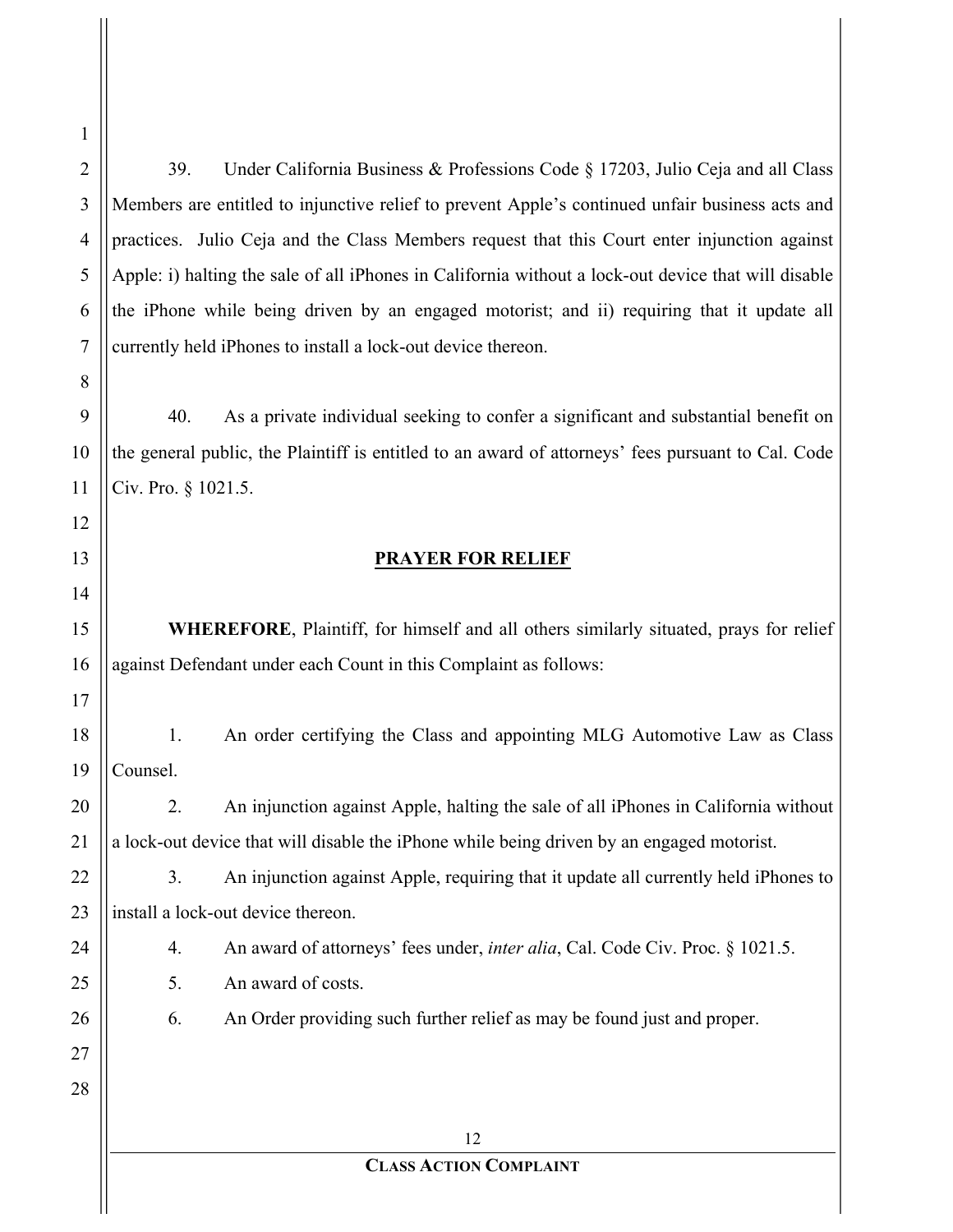| $\mathbf{1}$   |                               |     | <b>MLG Automotive Law, APLC</b>                        |
|----------------|-------------------------------|-----|--------------------------------------------------------|
| $\overline{2}$ |                               |     | Grel:K                                                 |
| $\mathfrak{Z}$ | Dated: January 17, 2017       | By: | Jonathan A. Michaels, Esq.                             |
| $\overline{4}$ |                               |     | Kathryn J. Harvey, Esq.                                |
| 5              |                               |     | Kristen R. Rodriguez, Esq.<br>Attorneys for Plaintiff, |
| 6              |                               |     | Julio Ceja                                             |
| $\overline{7}$ |                               |     |                                                        |
| $8\,$          |                               |     |                                                        |
| 9              |                               |     |                                                        |
| $10\,$         |                               |     |                                                        |
| 11<br>12       |                               |     |                                                        |
| 13             |                               |     |                                                        |
| 14             |                               |     |                                                        |
| 15             |                               |     |                                                        |
| 16             |                               |     |                                                        |
| 17             |                               |     |                                                        |
| 18             |                               |     |                                                        |
| 19             |                               |     |                                                        |
| $20\,$         |                               |     |                                                        |
| 21             |                               |     |                                                        |
| $22\,$         |                               |     |                                                        |
| $23\,$         |                               |     |                                                        |
| 24             |                               |     |                                                        |
| 25             |                               |     |                                                        |
| 26             |                               |     |                                                        |
| $27\,$         |                               |     |                                                        |
| $28\,$         |                               |     |                                                        |
|                |                               | 13  |                                                        |
|                | <b>CLASS ACTION COMPLAINT</b> |     |                                                        |
|                |                               |     |                                                        |